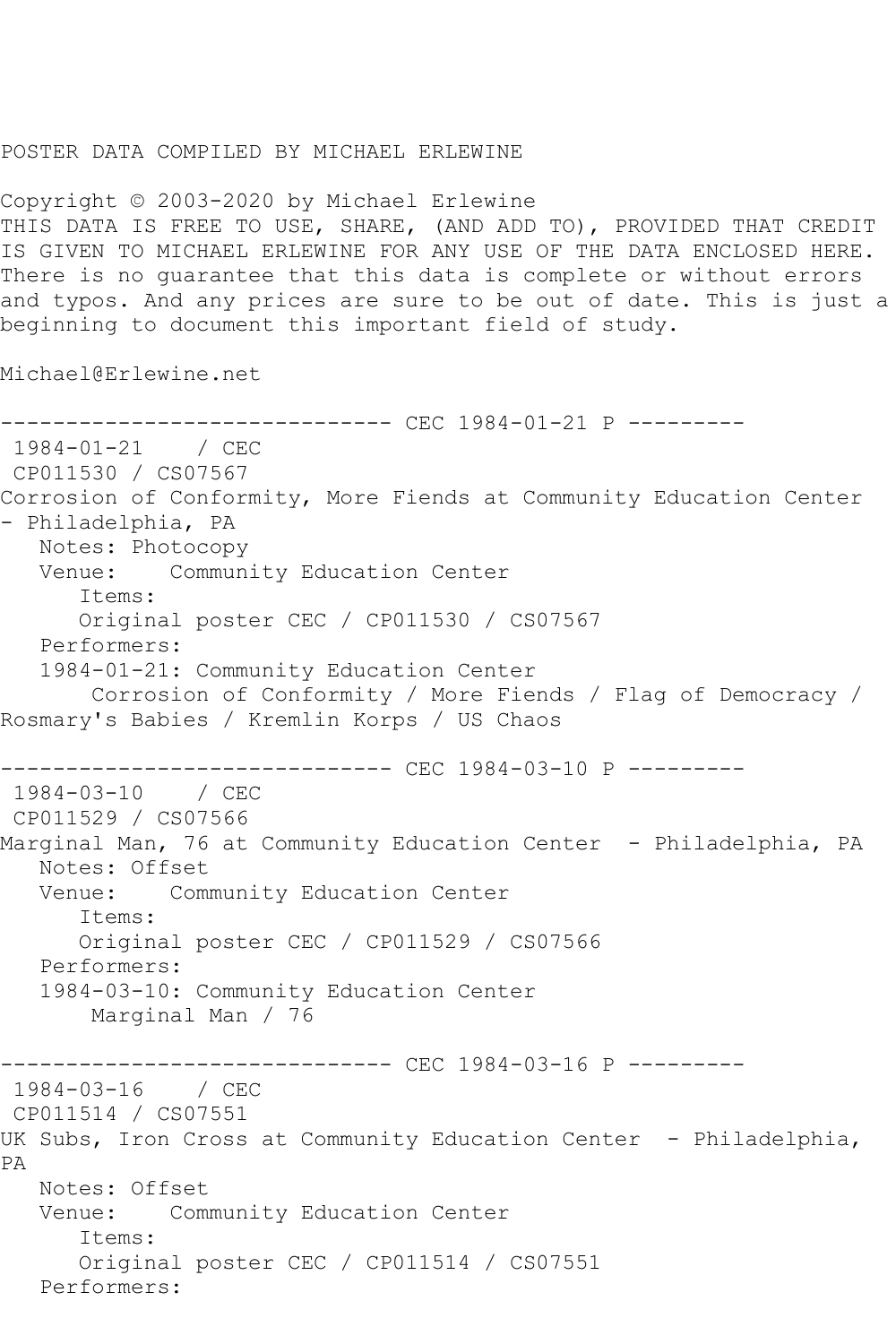1984-03-16: Community Education Center UK Subs / Iron Cross / Sadistic Exploits / US Chaos ------------------------------ CEC 1984-03-16 P --------- 1984-03-16 / CEC CP011527 / CS07564 UK Subs, Iron Cross at Community Education Center - Philadelphia, PA Notes: Offset Venue: Community Education Center Items: Original poster CEC / CP011527 / CS07564 Performers: 1984-03-16: Community Education Center UK Subs / Iron Cross / US Chaos / Sadistic Exploits ------------------------------ CEC 1984-03-16 P --------- 1984-03-16 / CEC CP011531 / CS07568 UK Subs, Iron Cross at Community Education Center - Philadelphia, PA Notes: Photocopy Venue: Community Education Center Items: Original poster CEC / CP011531 / CS07568 Performers: 1984-03-16: Community Education Center UK Subs / Iron Cross / US Chaos / Sadistic Exploits ------------------------------ CEC 1984-04-13 P --------- 1984-04-13 / CEC CP011515 / CS07552 G.B.H., Toxic Reasons at Community Education Center - Philadelphia, PA Notes: Offset Venue: Community Education Center Items: Original poster CEC / CP011515 / CS07552 Performers: 1984-04-13: Community Education Center G.B.H. / Toxic Reasons / YDI / Corrosion of Conformity --------------- CEC 1984-04-29 P ---------1984-04-29 / CEC CP011526 / CS07563 Heart Attack, Ruin at Community Education Center - Philadelphia, PA Notes: Photocopy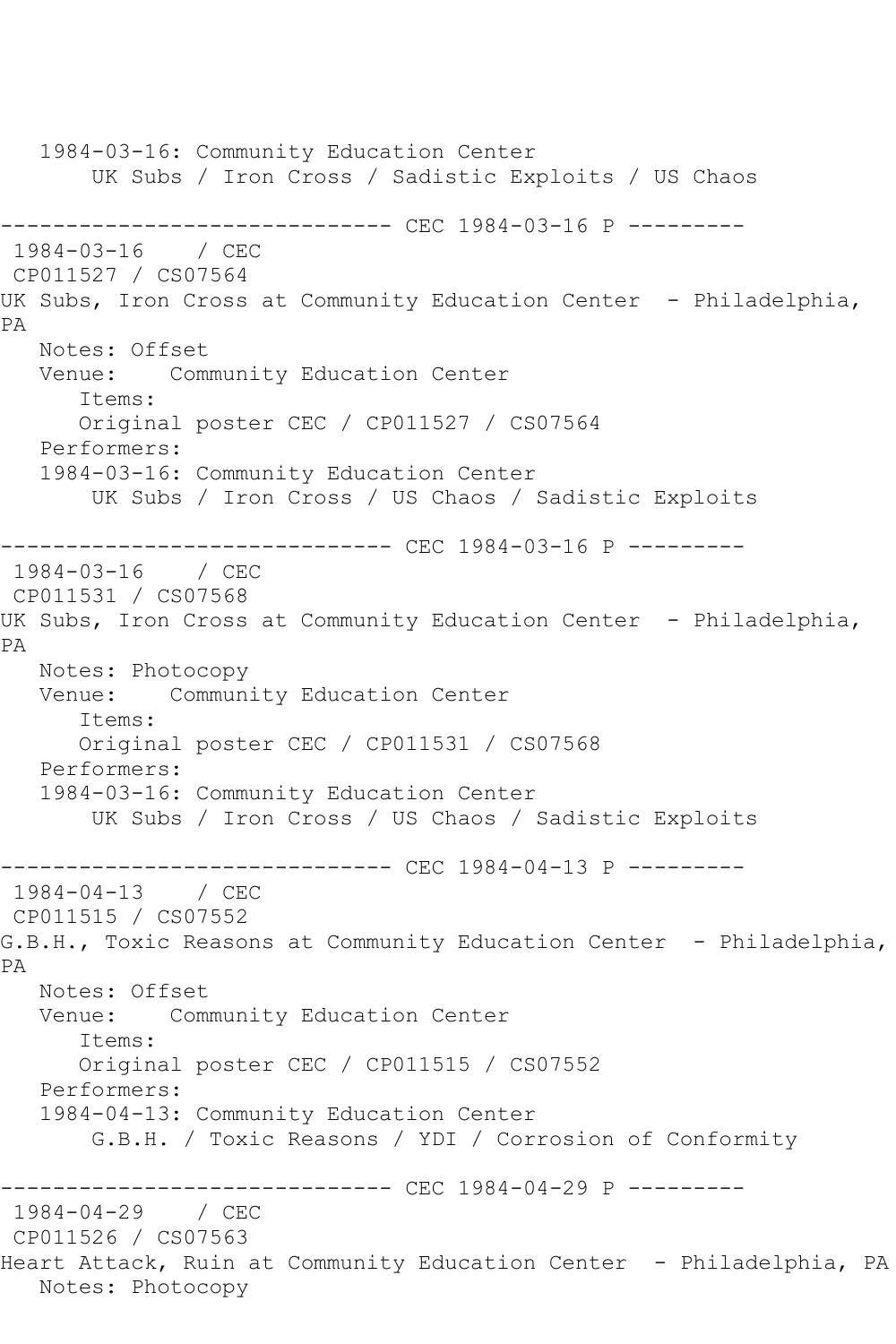Venue: Community Education Center Items: Original poster CEC / CP011526 / CS07563 Performers: 1984-04-29: Community Education Center Heart Attack / Ruin / McRad / AWOL ------------------------------ CEC 1984-08-26 P --------- 1984-08-26 / CEC CP011541 / CS07578 Openakira 4 at Community Education Center - Philadelphia, PA Notes: Offset Artist: Jim Meneses Venue: Community Education Center Items: Original poster CEC / CP011541 / CS07578 Performers: 1984-08-26: Community Education Center Openakira 4 ------------------------------ CEC 1984-12-07 P --------- 1984-12-07 / CEC CP011536 / CS07573 Corrosion of Conformity, American Dream at Community Education Center - Philadelphia, PA Notes: Offset Venue: Community Education Center Items: Original poster CEC / CP011536 / CS07573 Performers: 1984-12-07: Community Education Center Corrosion of Conformity / American Dream / Malefice ------------------------------ CEC 1984-12-07 P --------- 1984-12-07 / CEC CP022294 / CP022294 Corrosion of Conformity, American Dream at Community Education Center - Philadelphia, PA Venue: Community Education Center Promoter: Rock Against Hunger Items: Original poster CEC / CP022294 / CP022294 (8-1/2 x 11) Performers: 1984-12-07: Community Education Center Corrosion of Conformity / American Dream / Malefice ------------------------------ CEC 1984-12-22 P ---------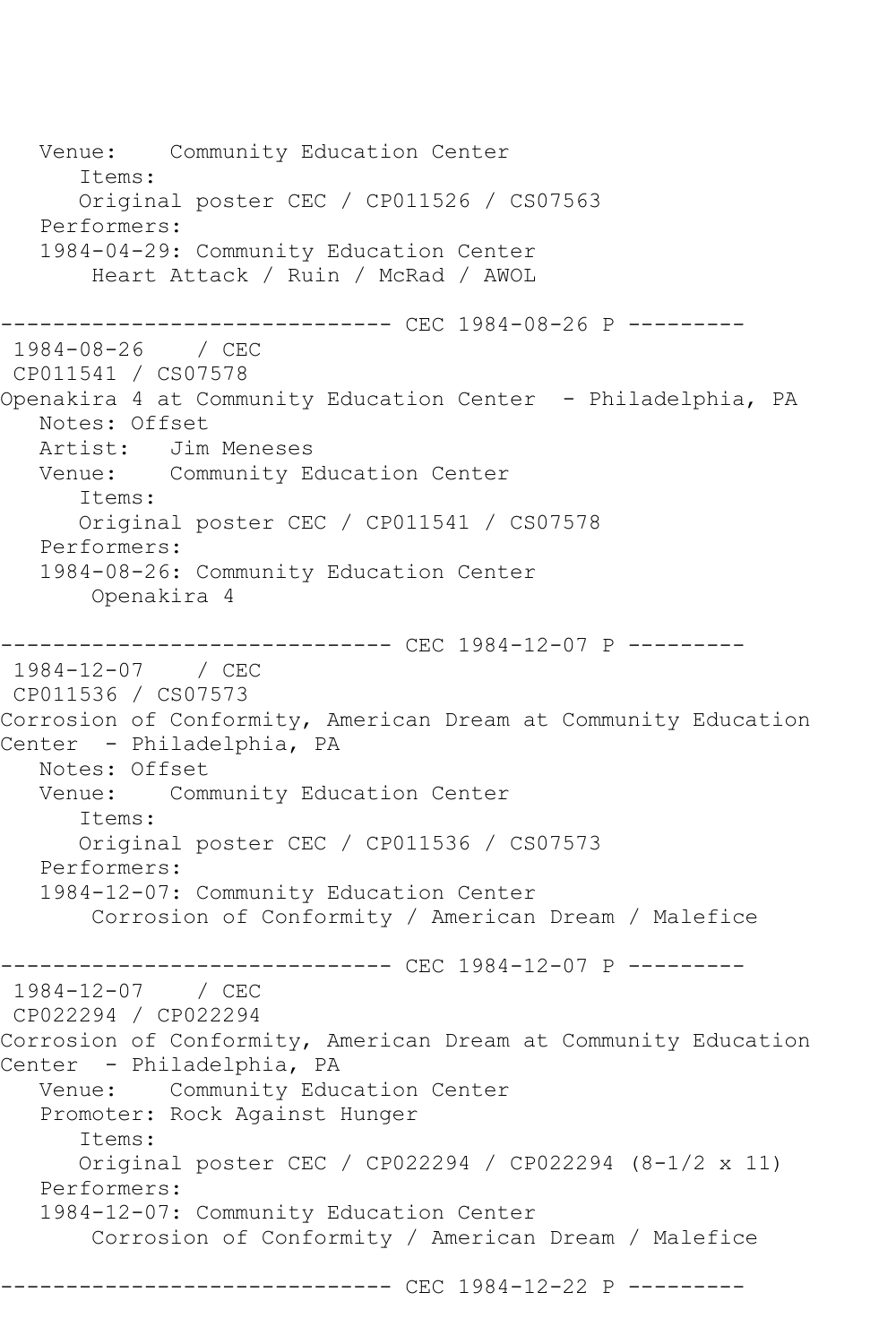1984-12-22 / CEC CP011542 / CS07579 5 Story Fall, McRad at Community Education Center - Philadelphia, PA Notes: Offset<br>Venue: Com Community Education Center Items: Original poster CEC / CP011542 / CS07579 Performers: 1984-12-22: Community Education Center 5 Story Fall / McRad ------------------------------ CEC 1985-01-05 P --------- 1985-01-05 / CEC CP011538 / CS07575 Iron Cross, Little Gentlemen at Community Education Center - Philadelphia, PA Notes: Photocopy Venue: Community Education Center Items: Original poster CEC / CP011538 / CS07575 Performers: 1985-01-05: Community Education Center Iron Cross / Little Gentlemen / Circle of Shit ------------------------------ CEC 1985-02-09 P ---------  $1985 - 02 - 09$ CP011528 / CS07565 Ruin, More Fiends at Community Education Center - Philadelphia, PA Notes: Photocopy Venue: Community Education Center Items: Original poster CEC / CP011528 / CS07565 Performers: 1985-02-09: Community Education Center Ruin / More Fiends / Peasants With Pitchforks ----------- CEC 1985-02-09 P ---------1985-02-09 / CEC CP011532 / CS07569 Ruin, More Fiends at Community Education Center - Philadelphia, PA Notes: Offset Venue: Community Education Center Items: Original poster CEC / CP011532 / CS07569 Performers: 1985-02-09: Community Education Center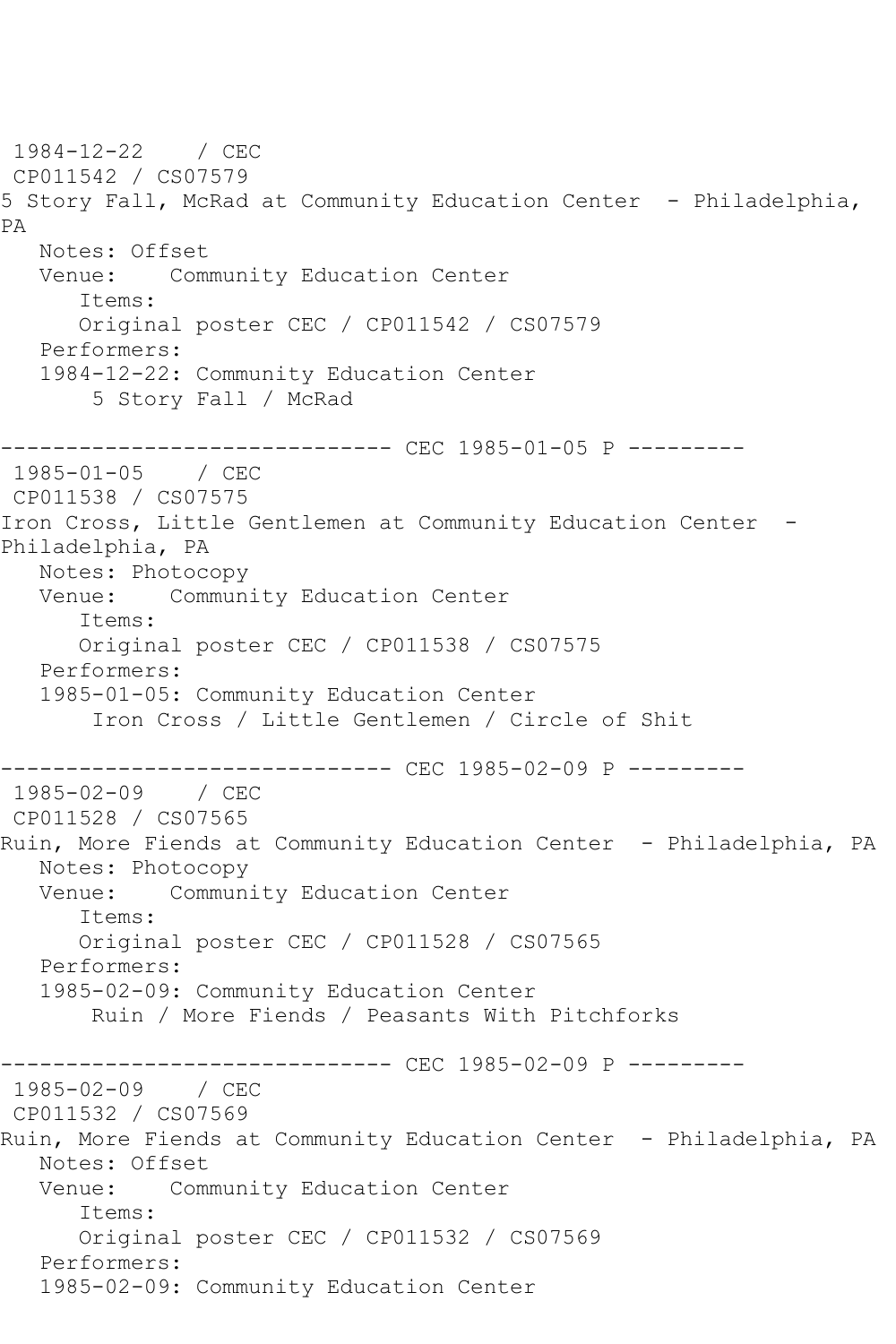Ruin / More Fiends / Peasants With Pitchforks ----------------- CEC 1985-02-09 P ---------1985-02-09 / CEC CP011534 / CS07571 Ruin, More Fiends at Community Education Center - Philadelphia, PA Notes: Photocopy Venue: Community Education Center Items: Original poster CEC / CP011534 / CS07571 Performers: 1985-02-09: Community Education Center Ruin / More Fiends / Peasants With Pitchforks ------------------------------ CEC 1985-02-09 P --------- 1985-02-09 / CEC CP011539 / CS07576 Ruin, More Fiends at Community Education Center - Philadelphia, PA Notes: Photocopy Venue: Community Education Center Items: Original poster CEC / CP011539 / CS07576 Performers: 1985-02-09: Community Education Center Ruin / More Fiends / Peasants With Pitchforks ------------------------------ CEC 1985-02-09 P --------- 1985-02-09 / CEC CP022293 / CP022293 Ruin, More Fiends at Community Education Center - Philadelphia, PA Venue: Community Education Center Promoter: Rock Against Hunger Items: Original poster CEC / CP022293 / CP022293 (8-1/2 x 11) Performers: 1985-02-09: Community Education Center Ruin / More Fiends / Peasants With Pitchforks ------------------------------ CEC 1985-03-23 P --------- 1985-03-23 / CEC CP011533 / CS07570 Reagan Youth, Ruin at Community Education Center - Philadelphia, PA Notes: Photocopy Venue: Community Education Center Items: Original poster CEC / CP011533 / CS07570 Performers: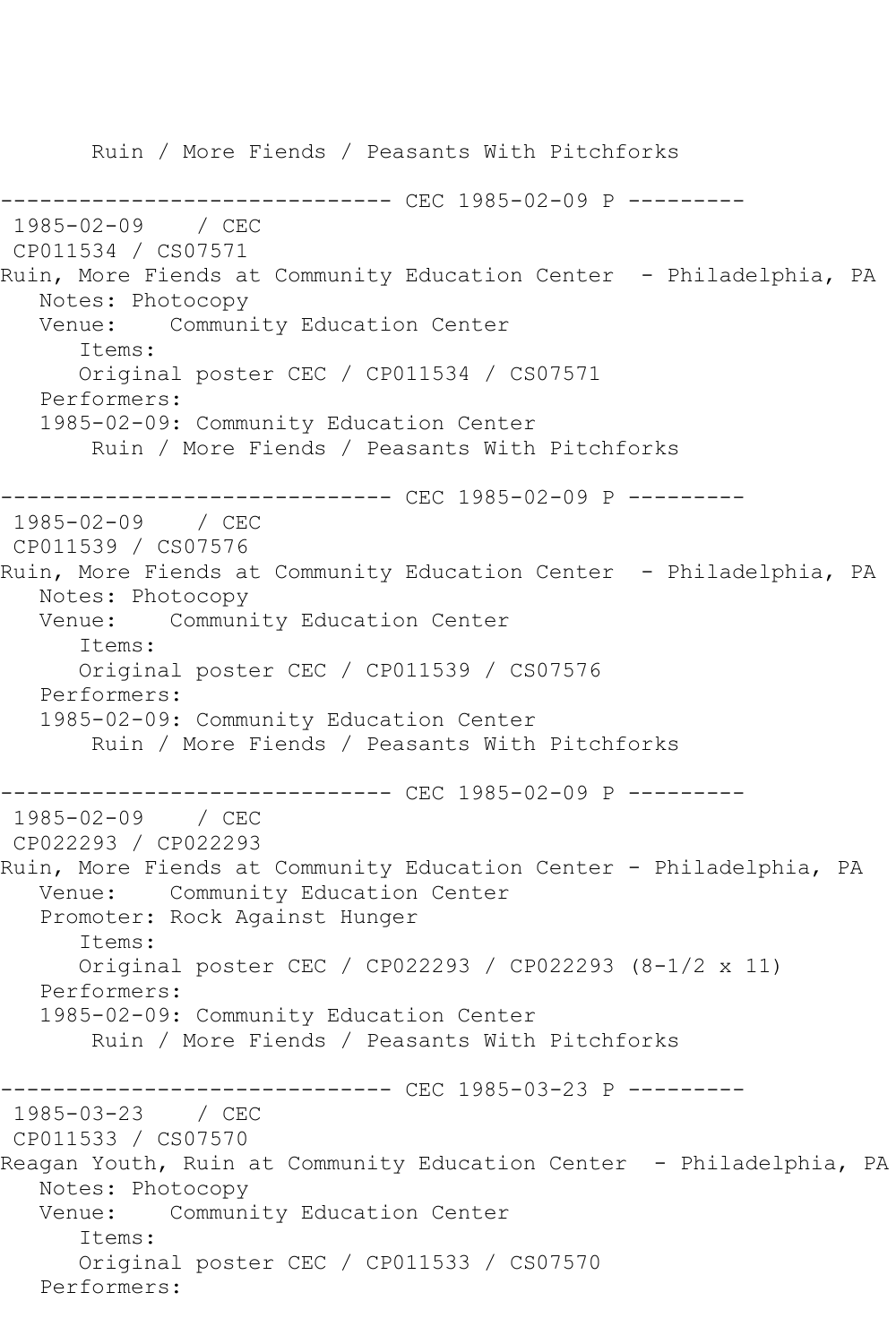1985-03-23: Community Education Center Reagan Youth / Ruin / A.P.P.L.E. / Oblivion ------------------------------ CEC 1985-03-23 P ---------  $1985 - 03 - 23$ CP011537 / CS07574 Reagan Youth, Ruin at Community Education Center - Philadelphia, PA Notes: Photocopy Venue: Community Education Center Items: Original poster CEC / CP011537 / CS07574 Performers: 1985-03-23: Community Education Center Reagan Youth / Ruin / Oblivion / A.P.P.L.E. ------------------------------ CEC 1985-05-31 P --------- 1985-05-31 / CEC CP011535 / CS07572 White Flag, Flag of Democracy at Community Education Center -Philadelphia, PA Notes: Offset Venue: Community Education Center Items: Original poster CEC / CP011535 / CS07572 Performers: 1985-05-31: Community Education Center White Flag / Flag of Democracy / Oblivion / Positive Hate ------------------------------ CEC 1985-08-02 P --------- 1985-08-02 / CEC CP011522 / CS07559 5 Story Fall, More Fiends at Community Education Center - Philadelphia, PA Notes: Offset Artist: More Fiends Venue: Community Education Center Items: Original poster CEC / CP011522 / CS07559 Performers: 1985-08-02: Community Education Center 5 Story Fall / More Fiends / M-Fakter / Scram! ------------------------------ CEC 1986-02-21 P --------- 1986-02-21 / CEC CP011523 / CS07560 Jim Meneses, Tom Cora at Community Education Center - Philadelphia, PA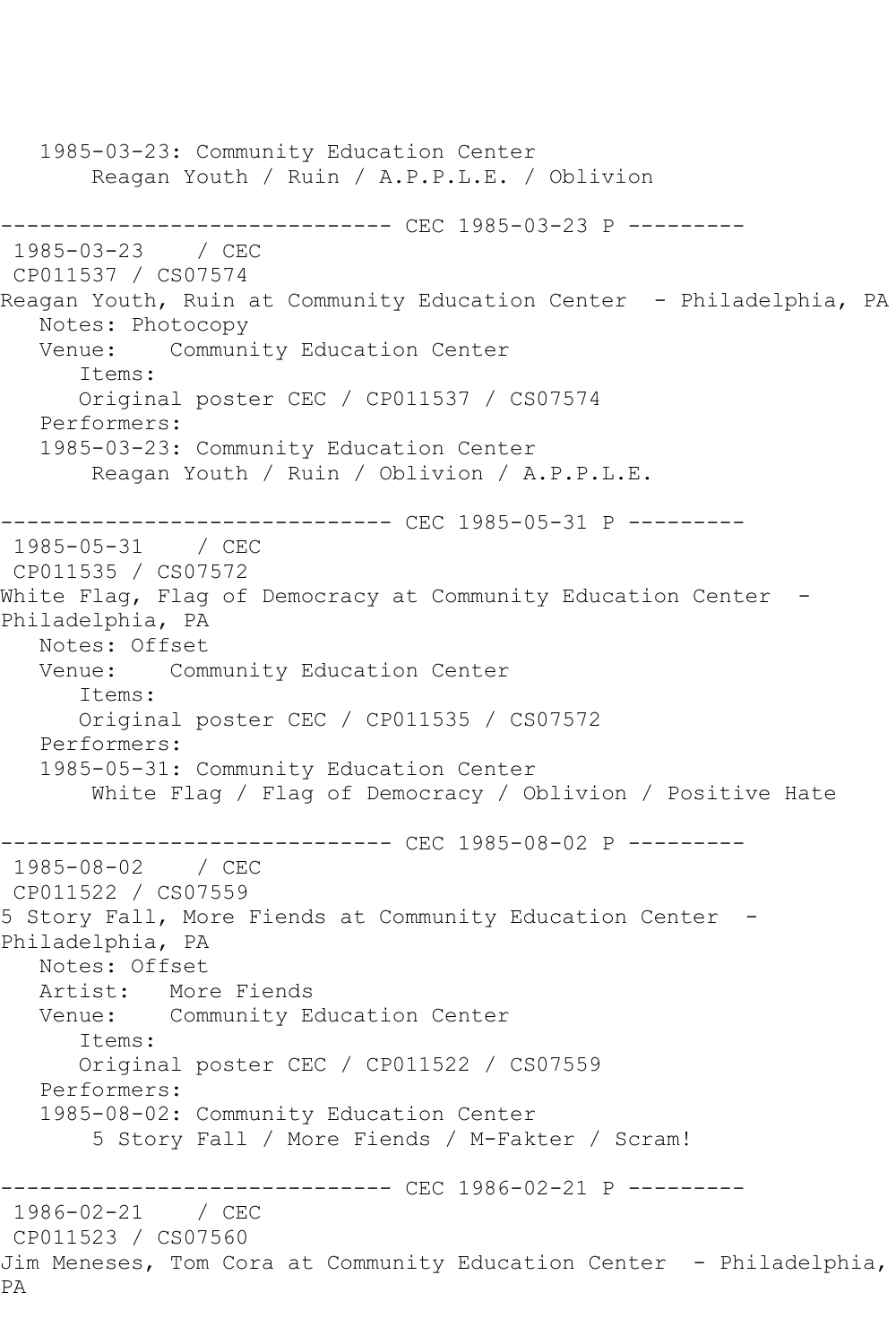Notes: Photocopy Artist: Jim Meneses Venue: Community Education Center Items: Original poster CEC / CP011523 / CS07560 Performers: 1986-02-21: Community Education Center Jim Meneses / Tom Cora / Zeena Parkins ------------------------------ CEC 1987-04-04 P --------- 1987-04-04 / CEC CP011525 / CS07562 Tons of Nuns, Pagan Babies at Community Education Center -Philadelphia, PA Notes: Photocopy Venue: Community Education Center Items: Original poster CEC / CP011525 / CS07562 Performers: 1987-04-04: Community Education Center Tons of Nuns / Pagan Babies / Anthrophobia / Doctor at Tree / Bensons ------------------------------ CEC 1987-04-04 P --------- 1987-04-04 / CEC CP011540 / CS07577 Doctor at Tree at Community Education Center - Philadelphia, PA Notes: Screenprint Venue: Community Education Center Items: Original poster CEC / CP011540 / CS07577 Performers: 1987-04-04: Community Education Center Doctor at Tree ------------------------------ CEC 1989-03-18 P --------- 1989-03-18 / CEC CP011520 / CS07557 Practical Cats Inc. at Community Education Center - Philadelphia, PA Notes: Photocopy Venue: Community Education Center Items: Original poster CEC / CP011520 / CS07557 Performers: 1989-03-18: Community Education Center Practical Cats Inc.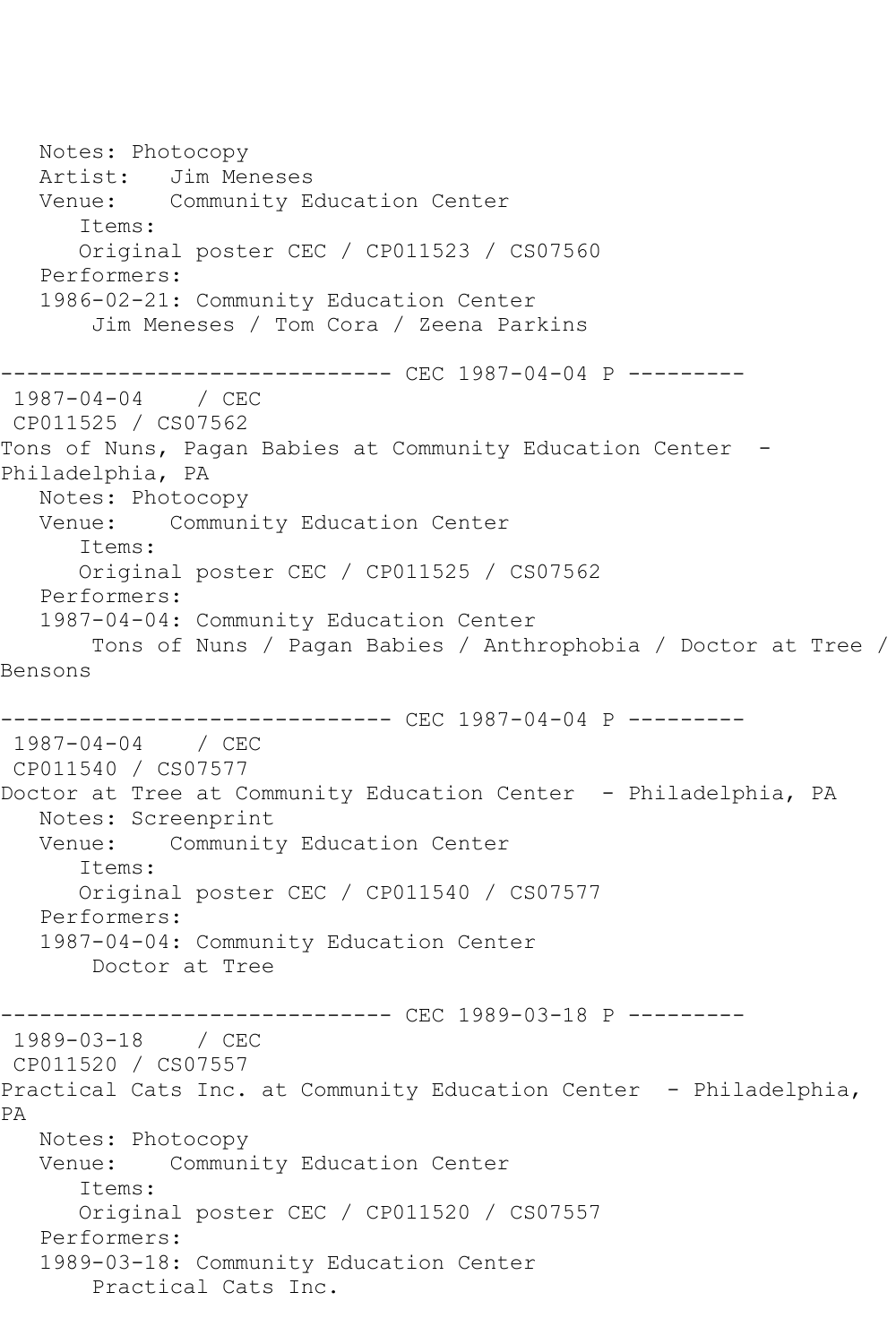------------------------------ CEC 1989-06-04 P --------- 1989-06-04 / CEC CP011519 / CS07556 Ego Loop at Community Education Center - Philadelphia, PA Notes: Photocopy (hand colored) Venue: Community Education Center Items: Original poster CEC / CP011519 / CS07556 Performers: 1989-06-04: Community Education Center Ego Loop ------------------------------ CEC 1989-10-13 P --------- 1989-10-13 / CEC CP011517 / CS07554 Barbara Hammer at Community Education Center - Philadelphia, PA Notes: Photocopy Venue: Community Education Center Items: Original poster CEC / CP011517 / CS07554 Performers: 1989-10-13: Community Education Center Barbara Hammer ------------------------------ CEC 1990-02-11 P --------- 1990-02-11 / CEC CP011516 / CS07553 Uh Ohs at Community Education Center - Philadelphia, PA Notes: Photocopy Venue: Community Education Center Items: Original poster CEC / CP011516 / CS07553 Performers: 1990-02-11: Community Education Center Uh Ohs ----------- CEC 1990-02-11 P ---------1990-02-11 / CEC CP011521 / CS07558 Uh Ohs at Community Education Center - Philadelphia, PA Notes: Photocopy Venue: Community Education Center Items: Original poster CEC / CP011521 / CS07558 Performers: 1990-02-11: Community Education Center